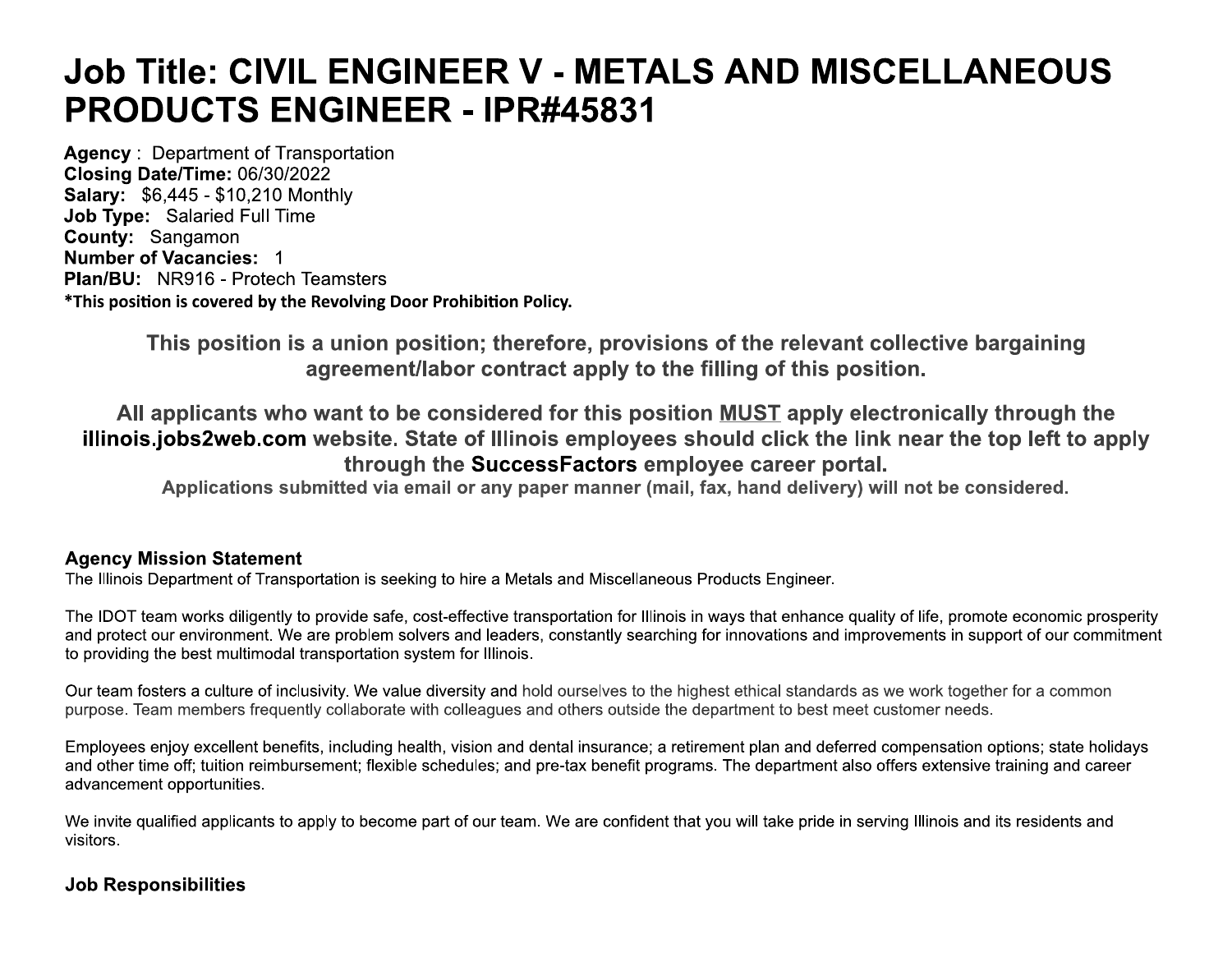This position is accountable for managing the activities of the Bureau of Materials' Metals and Technical Studies Unit which develops and evaluates policies and procedures pertaining to metals and miscellaneous products. This includes developing and evaluating test procedures for metals and miscellaneous products and supervising inspection programs.

Number of fabricators and manufacturers worked with: 500 Programs effected: 200 - 300 awarded construction contracts Material contract value: \$150 million annually Number of types of materials tests overseen: 100+ annually Number of certification audits overseen: 60 - 85 annually

This position reports to the Engineer of Metals and Technical Studies. Reporting to this position are the Metals and Miscellaneous Products Quality Assurance Coordinator, Metals and Miscellaneous Products Laboratory Supervisor, Structural Products Engineer III, Structural Products Engineer II, Structural Products Engineer I, and Structural Products Engineer Trainee.

This position operates in an environment where s/he is responsible for providing quidance to the department related to metal and other miscellaneous products. The incumbent must communicate effectively and diplomatically with reinforcing and structural steel fabricators, producers, and suppliers. S/He works with metal, rubber, metal and plastic pipe, and adhesives to assist in procurement of available quality materials and make decisions as to the impact on quality and durability caused by substitution of products and materials. This position utilizes American Association of State Highway and Transportation Officials (AASHTO) and American Society for Testing and Materials (ASTM) standards to accomplish his/her work.

Typical problems include coordinating with other departmental offices and outside agencies to remain current on changing material specifications. One of the greatest challenges of this position is to maintain uniform quality control of reinforcing steel mills, zinc and epoxy coating facilities, elastomeric bridge bearing fabricators, corrugated metal and plastic pipe plants, and numerous other miscellaneous products through the application of technology. manpower, and testing equipment. An additional challenge is to coordinate efficient field sampling, laboratory testing, and qualification of manufacturing plants and products.

#### (Job Responsibilities continued)

The incumbent is accountable for advising and counseling district personnel, departmental offices, and other agencies on specifications and procedures necessary for producing quality fabrication and manufacturing and certifying construction products tested by the Bureau of Materials. S/He is accountable for new product investigations which include devising test procedures, evaluating results, and making recommendations as to the quality of the products. This position prepares reports and correspondence to assist the Engineer of Metals and Technical Studies in providing notification of the Bureau of Materials' decisions and recommendations. The incumbent prepares and updates the department's Manual for Materials Inspection, researches other test methods and procedures, and recommends revisions of the specifications to accommodate the use of new commodities, processes, and technologies. This position researches and advises the department's technical personnel, consultants, and contractors on a wide variety of material specifications. S/He assists with updating the material and producer/supplier coding system for the state-wide materials management system and schedules sample preparation and prioritization of the laboratory testing program. Additionally, the incumbent prepares policies and implementation activities of the various producer certification programs in the Metals and Technical Studies Unit. The incumbent interprets tests results, resolves problems in fabrication and certification procedures, and counsels manufacturers and departmental personnel on specifications and procedures. The incumbent serves on several National Transportation Product Evaluation Program (NTPEP) committees covering a broad range of metals and miscellaneous materials. NTPEP committees are comprised of representatives of every participating AASHTO member department, the Federal Highway Administration (FHWA) and industry associations. The committees develop NTPEP quidelines by establishing policies and operating procedures in accordance with stated program goals and an annual test program and makes decisions and appointments to execute it.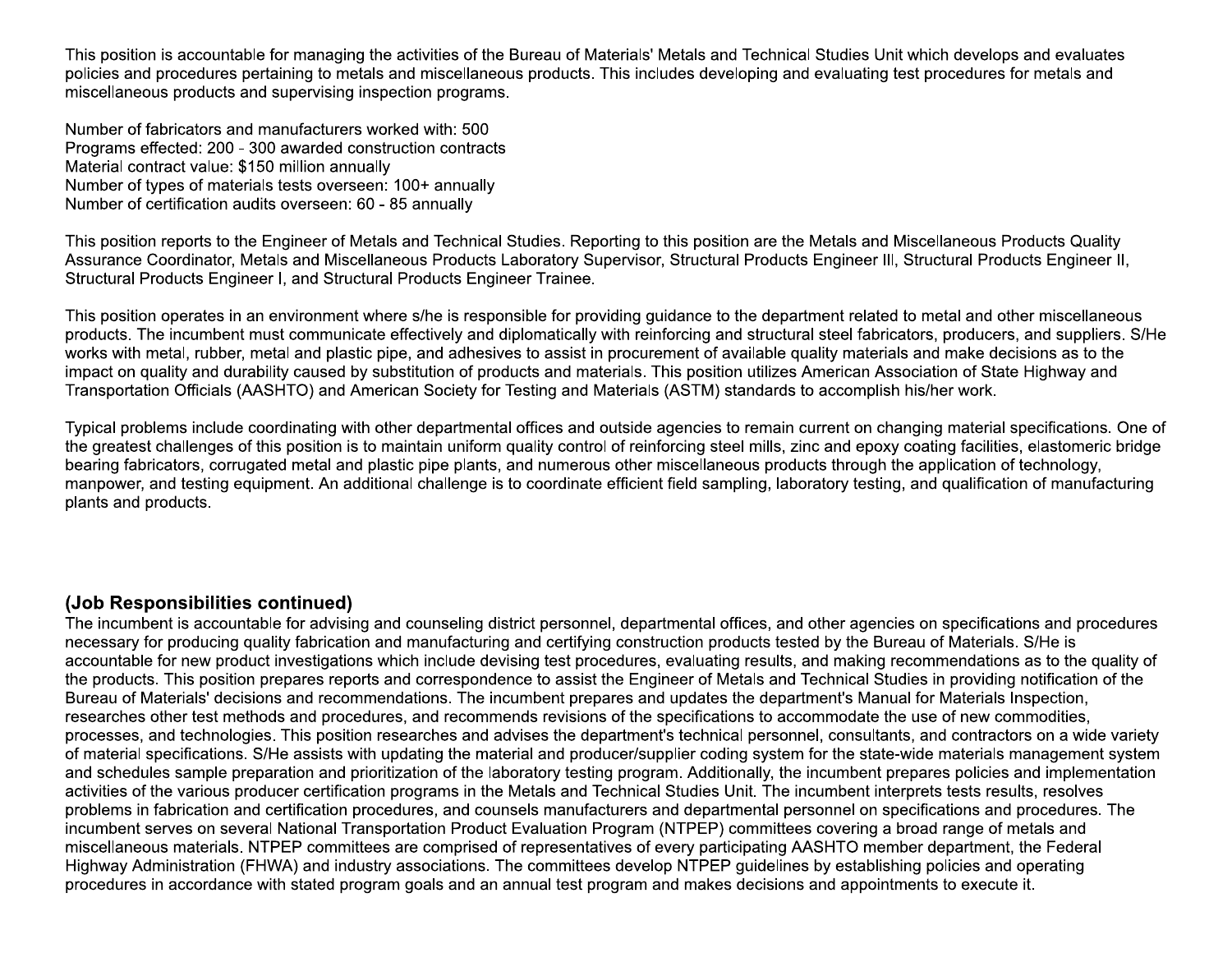# (Job Responsibilities continued)

The incumbent accomplishes responsibilities through the following staff:

Metals and Miscellaneous Products Quality Assurance Coordinator, who is responsible for coordinating field inspection and testing for certification programs reinforcing steel, metal, timber, rubber, adhesive, and plastic products; maintaining the specifications library; and making recommendations for keeping specifications current with product use and technological advancements.

Metals and Miscellaneous Products Laboratory Supervisor, who is responsible for competent testing of contractual metals and miscellaneous materials used in the state's highway construction and maintenance programs and scheduling and coordinating all work performed in the Bureau of Materials' machine shop.

Structural Products Engineer III, who under general supervision is accountable for effecting the application of materials testing technology in actual field situations; promoting uniform materials testing and practices throughout the state; inspecting facilities, products, and materials; collecting and analyzing data; assisting in writing specifications; and assisting district personnel in solving materials problems as they arise in a job environment.

Structural Products Engineer II, who under direct supervision is accountable for effecting the applications of materials testing technology in actual field situations; promoting uniform materials testing and practices throughout the state; inspecting facilities, products, and materials; collecting and analyzing data; and assisting district personnel in solving materials problems as they arise in a job environment.

Structural Products Engineer I, who under immediate supervision is accountable for effecting the application of materials testing technology in actual field situations, collecting and analyzing data, and assisting district personnel in solving materials problems as they arise in a job environment. Structural Products Engineer Trainee, who under immediate supervision assists in effecting the application of materials testing technology in actual field situations, collecting and analyzing data, and assisting district personnel in solving materials problems as they arise in a job environment.

## (Job Responsibilities continued)

The incumbent performs work with a minimal amount of supervision and has wide latitude in performing the functions of this position. Within the Bureau of Materials' established guidelines and procedures, the incumbent exercises judgment to recommend to district personnel the rejection of products which are not in compliance with the specifications.

Internal contacts include managers in the Bureau of Materials to discuss, advise, and procure information regarding specifications, test procedures, and new products. S/He has frequent contact with the Bureau of Design, Bureau of Construction, Bureau of Bridges and Structures, and Bureau of Operations regarding the interpretation of specifications and recommendations for revisions and field investigations. The incumbent also has considerable contact with district personnel concerning procedures of inspection of metals and miscellaneous products and commodity purchases. S/He has frequent contact with production facilities fabricators, both in-state and out-of-state to clear up disagreements regarding interpretations of specifications and shop plans. Externally s/he has contact with the state's purchasing agent regarding departmental purchases. The incumbent serves on several National Transportation Product Evaluation Program (NTPEP) committees covering a broad range of metals and miscellaneous materials. This position requires occasional in-state and out-of-state travel which may include overnight stays.

The effectiveness of the position is measured by the ability of the incumbent to provide knowledgeable consultation and interpretation of inspections and testing, make decisions and recommendations that will assure that quality products are economically purchased, and utilize management skills to create a cooperative working environment.

## **Principal Accountabilities**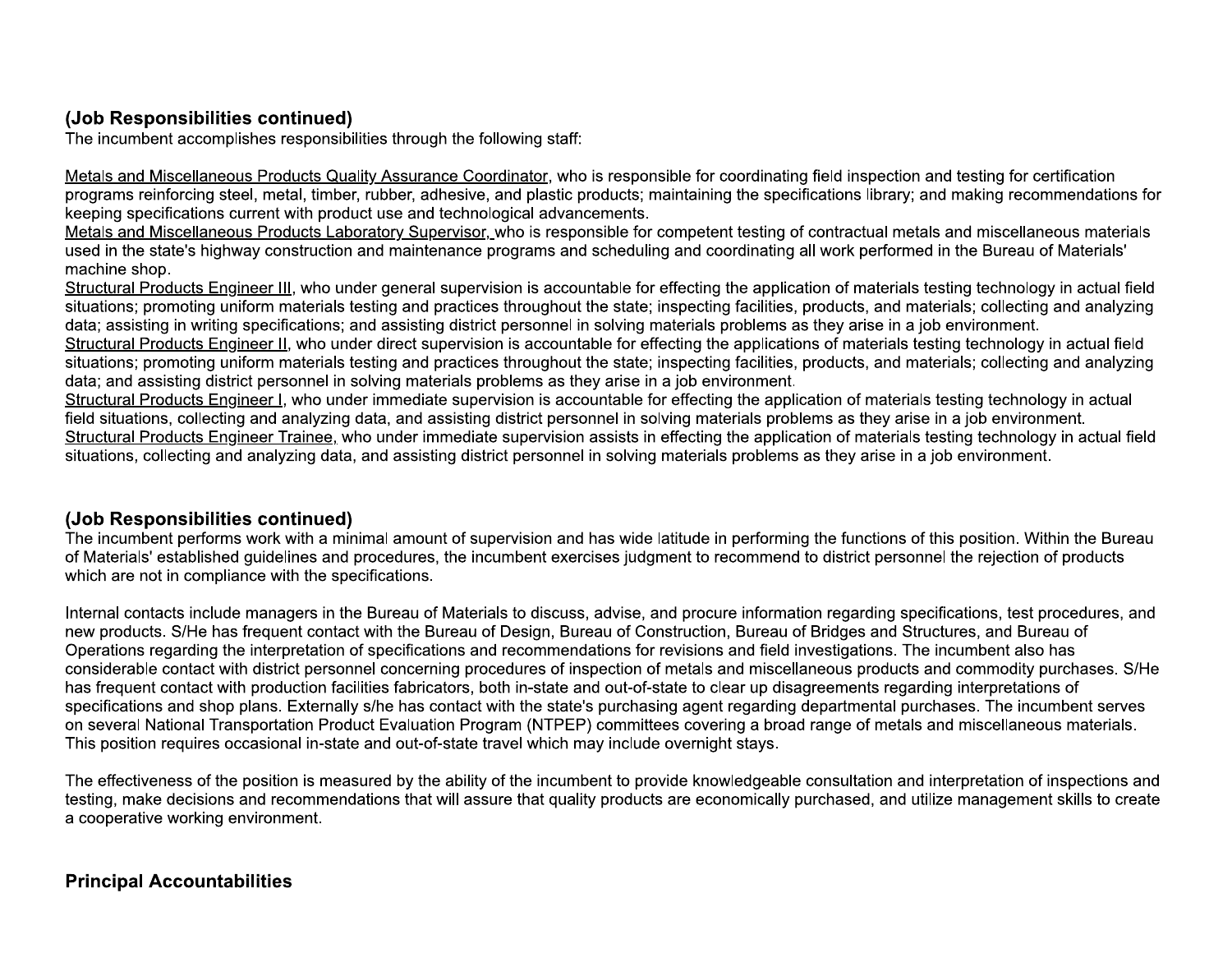- 1. Provides consultation and interpretation of inspections and testing to ensure the materials meet departmental specifications.
- $2.$ Confers with fabricators, producers, and suppliers to assist in the procurement of available quality products for the construction and maintenance of the state's highway system.
- Prepares and updates the department's Manual for Materials Inspection, researches other test methods and procedures, and recommends revisions  $3<sub>1</sub>$ of the specifications to accommodate the use of new commodities, processes, and technologies.
- Prepares reports and correspondence to assist the Engineer of Metals and Technical Studies in providing notification of the Bureau of Materials' 4. decisions and recommendations.
- Oversees the updating of the material and producer/supplier coding system for the state-wide materials management system and schedules sample 5. preparation and prioritization of the laboratory testing program.
- Prepares policies and implementation activities of the various producer certification programs in the Metals and Technical Studies Unit.  $6.$
- 7. Conducts on-site field visits to evaluate fabricated products to aid district personnel in making decisions regarding compliance to specifications.
- Correlates evaluations of tests being performed and research of other test methods and procedures to ensure the department is economically 8. purchasing high-quality materials.
- 9. Serves on several National Transportation Product Evaluation Program (NTPEP) committees covering a broad range of metals and miscellaneous materials and participates with regional and national testing initiatives.
- 10. Selects, trains, and motivates a competent staff to accomplish objectives.
- 11. Ensures subordinates comply with all departmental safety rules, practices, and procedures.
- 12. Performs duties in compliance with departmental safety rules. Performs all duties in a manner conducive to the fair and equitable treatment of all employees.
- 13. Performs other duties as assigned.

# **Qualifications**

### **Position Requirements**

- Current registration as a Licensed Professional Engineer in the state of Illinois
- Five years of experience in civil engineering
- Occasional in-state and out-of-state travel which may include overnight stays  $\bullet$
- Valid driver's license

#### **Position Desirables**

- Supervisory and administrative experience
- Working knowledge of steel fabrication and production of metal, rubber, and plastic pipe
- Strong oral and written communication skills
- Ability to make decisions on quality and durability of products and materials
- Working knowledge of AASHTO and ASTM standards
- Strong knowledge of mechanics or materials

Work Hours: 8:00 A.M. - 4:30 P.M. Monday-Friday

Work Location: 126 E Ash St Springfield, IL 62704-4766 **Office:** Office of Highways Project Implementation/Bureau of Materials Agency Contact: DOT.CO.BPM.EmploymentApplications@Illinois.gov Job Family: Transportation

# **APPLICATION INSTRUCTIONS**

Use the "Apply" button at the top right or bottom right of this posting to begin the application process. If you are not already signed in, you will be prompted to do so.